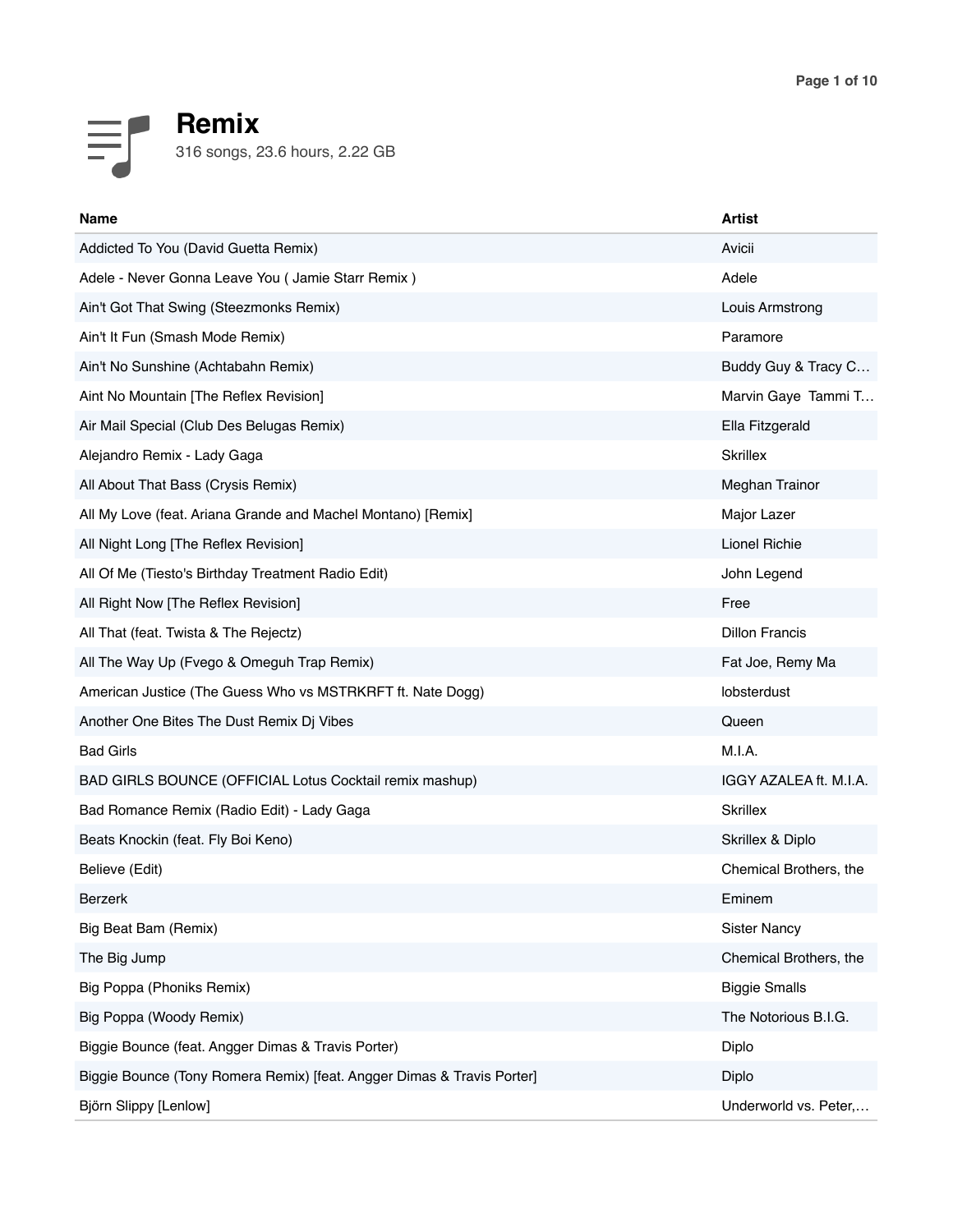

| <b>Name</b>                                         | <b>Artist</b>          |
|-----------------------------------------------------|------------------------|
| <b>Black Betty [The Reflex Revision]</b>            | Ram Jam                |
| Black Dog (Save the Robot Remix)                    | Led Zeppelin           |
| <b>Blizzard</b>                                     | Kavinsky               |
| <b>Block Rockin' Beats</b>                          | Chemical Brothers, the |
| Blood On The Dance Floor                            | Michael Jackson        |
| <b>Blow (Cirkut Remix)</b>                          | Ke\$ha                 |
| <b>Blue Dream</b>                                   | <b>Big Gigantic</b>    |
| Blue Suede Shoes (Remix)                            | <b>Elvis Presley</b>   |
| Blurred Lines (Will Sparks Remix)                   | Robin Thicke ft. Pharr |
| Bodak Yellow (Y2K Remix)                            | Cardi B                |
| Body Movin' (Fatboy Slim Remix)                     | <b>Beastie Boys</b>    |
| Boom Clap (Marcus Schossow Remix)                   | Charli Xcx             |
| boots royals mix                                    | Lorde                  |
| <b>BOOTS Royals Mix 1</b>                           | Lorde                  |
| Boots Shake Turn Down                               | <b>BOOTS</b>           |
| Booty (Vice Remix) [feat. Iggy Azalea]              | Jennifer Lopez         |
| Boyz N Tha Hood (Club Killers Remix) .              | $\cdot$ Eazy E         |
| Break on Through (BT Rmx)                           | Infected Mushroom P    |
| Bubble Butt (feat. Bruno Mars, Tyga & Mystic)       | Major Lazer            |
| The Bucket (CSS Remix)                              | Kings Of Leon          |
| Burning Down The House [The Reflex Revision]        | <b>Talking Heads</b>   |
| Bust A Move (Stickybuds Remix)(Icons Vol 2)         | Young MC               |
| California Dreamin (Dubstep Remix)                  | The Mamas and the      |
| Can't Feel My Face (Mayne & Genovese Remix)         | The Weeknd X Ember     |
| Can't Stop The Feeling (SJUR ft. Chris Crone Remix) | Justin Timberlake      |
| Candy Shop                                          | 50 Cent                |
| Chain of Fools (The SAME Remix)                     | Aretha Franklin        |
| Cheerleader (Felix Jaehn Remix Radio Edit)          | Omi                    |
| Cheerleader (Fergal Freeman Dance Remix)            | <b>OMI</b>             |
| Rock The Casbah [The Reflex Revision]               | The Clash              |
| Clint Eastwood (Ed Case/Sweetie Irie Re-Fix)        | Gorillaz               |
| Closer (Deviation)                                  | Nine Inch Nails        |
| Come Together (Rhythm Scholar Remix)                | The Beatles            |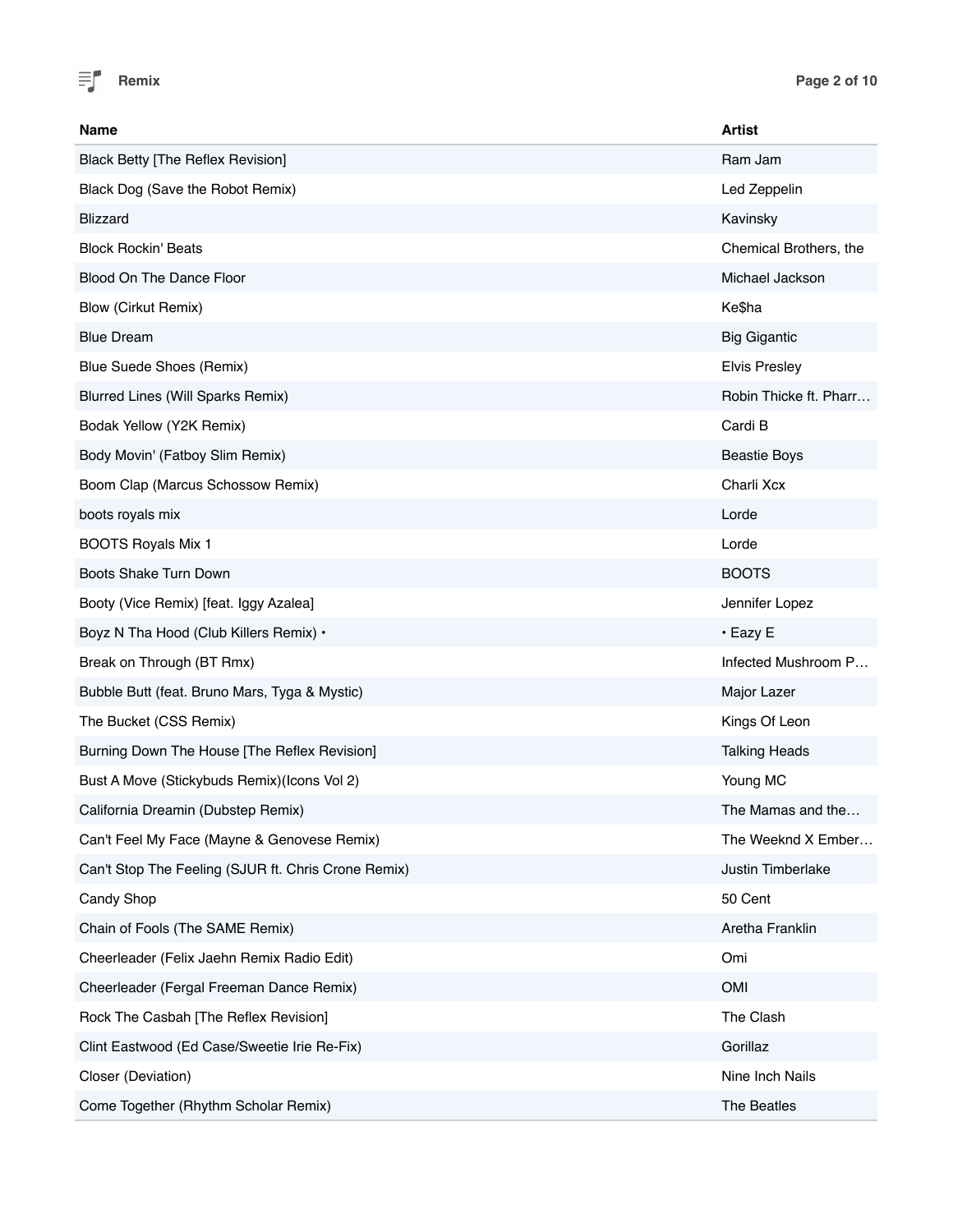

| Name                                                             | <b>Artist</b>           |
|------------------------------------------------------------------|-------------------------|
| Command                                                          | Starkey                 |
| <b>Country Roads</b>                                             | <b>Pretty Lights</b>    |
| Crazy Train ft. Twista (HULK Remix)                              | Ozzy Osbourne           |
| Cream (Phoniks Remix)                                            | Wu Tang Clan            |
| Cry Me A River (Deficio Trap Remix)                              | Justin Timberlake       |
| Daft Prayer [DJ Payroll]                                         | Daft Punk vs. Bon Jovi  |
| Dance                                                            | Egyptian Lover          |
| Dancing Machine                                                  | [Jackson 5 (Miami Mix)] |
| <b>DARE</b>                                                      | Gorillaz                |
| Dirty Vibe (feat. Diplo)                                         | <b>Skrillex</b>         |
| Divinity (feat. Amy Millan)                                      | Porter Robinson         |
| Don't stop believing remix                                       | Journey                 |
| Don't Stop The Rock                                              | Freestyle               |
| Don't Worry Be Happy (JPOD Remix)                                | <b>Bobby McFerrin</b>   |
| Don't You Worry Child (BL Remix) (Remixed By Bernd Loorbach)     | Swedish House Mafia     |
| Dont Let Me Down 2012                                            | Gramatik                |
| Double Bubble Trouble                                            | M.I.A.                  |
| Down The Road                                                    | C <sub>2</sub> C        |
| Dreams (Gigamesh Edit)                                           | Fleetwood Mac           |
| Drop It Like It's Hot                                            | Snoop Dogg              |
| Drunk In Love (Diplo Remix)                                      | Beyoncé                 |
| Dust in the Wind                                                 | Kansas                  |
| Dutch Holiday [DJ BC]                                            | Madonna vs. Missy El    |
| Eminem - Lose Yourself (San Holo Remix)                          | San Holo                |
| <b>Everlasting Shine Blockaz</b>                                 | Big Boi vs. The Black   |
| Everybody (Oski x Apashe x Lennon Trap Remix)                    | <b>Backstreet Boys</b>  |
| Everybody Do It Again [DJ Lobsterdust]                           | The Chemical Brother    |
| Everybody Wants To Rule The World (Just A Gent Remix)            | <b>Tears For Fears</b>  |
| Express Yourself (Gent & Jawns Remix) [feat. Nicky Da B]         | Diplo                   |
| Express Yourself (Party Favor Extended Remix) [feat. Nicky da B] | Diplo                   |
| Eye Of The Tiger (New 2009)                                      | Electrokid              |
| Fancy (Dabin & Apashe Remix)                                     | Iggy Azalea             |
| Fancy (GTA Remix) (clean)                                        | Iggy Azalea             |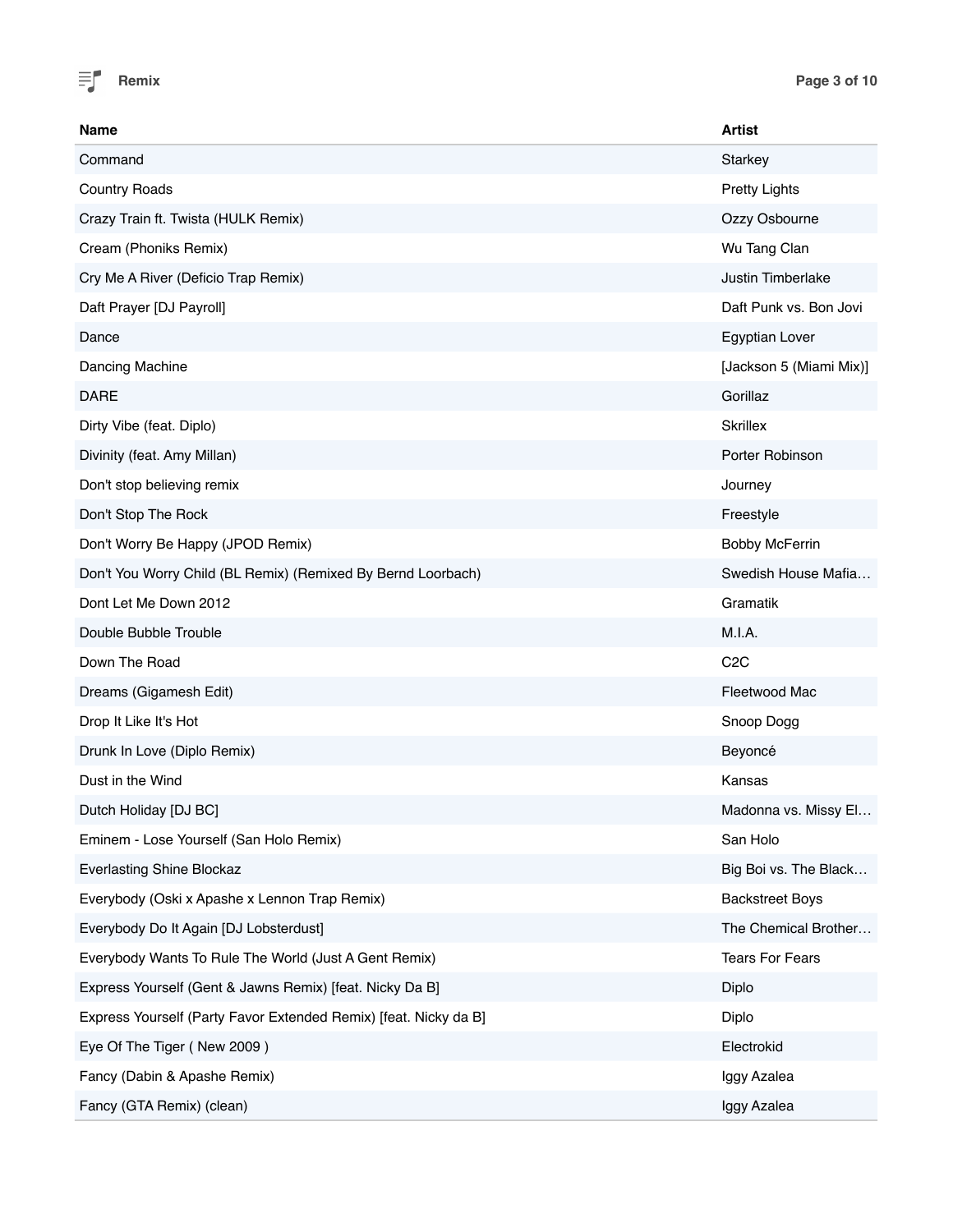

| Name                                                                            | <b>Artist</b>              |
|---------------------------------------------------------------------------------|----------------------------|
| Feel Good Inc. (Stanton Warriors Remix)                                         | Gorillaz                   |
| <b>Feeling Good</b>                                                             | Nina Simone                |
| Fever 4AM Remix                                                                 | Peggy Lee                  |
| Fire (The Funk Hunters Qdup Remix)                                              | <b>Ohio Players</b>        |
| Flava In Ya Ear (Remix) ft. Notorious B.I.G. LL Cool J & Busta Rhymes (1995)    | Craig Mack                 |
| <b>Flawless</b>                                                                 | Beyoncé + Nicki Minaj      |
| Fly Like An Eagle Pretty Lights Remix                                           | <b>Steve Miller Band</b>   |
| For What it's Worth (Mojo Filter Silent Protest Dub) $\sim$ Buffalo Springfield | <b>Buffalo Springfield</b> |
| Fuck The Pain Away                                                              | Peaches                    |
| Soul Man (Remix)                                                                | The Funk Hunters           |
| Funky Borderline (Original Mix)                                                 | <b>Beat Fatigue</b>        |
| Galaxy Bounce                                                                   | Chemical Brothers, the     |
| Galvanize                                                                       | Chemical Brothers, the     |
| Game Of Thrones Main Theme 1986 Remix                                           | Super Audio Time!          |
| Gangnam Style (Diplo XXXX Explicit Mix)                                         | PSY Fe. 2 Chainz Tyga      |
| Gas Pedal - Remix                                                               | Sage The Gemini            |
| Gas Pedal Remix (Caked Up)                                                      | Sage the Gemini            |
| GDFR (K Theory Remix)                                                           | Flo Rida                   |
| Get Busy (Loutaa 2 A.M Remix)                                                   | Sean Paul                  |
| Get Down Tonight (Fatboy Slim Remix)                                            | KC & The Sunshine B        |
| Get Low                                                                         | Dillon Francis & DJ S      |
| Get Lucky (Alessio Silvestro Remix) (By Alexis Castro & Agustin Mallea DJ's)    | Daft Punk Feat. Pharr      |
| Get Rhythm (Remix)                                                              | Johnny Cash                |
| Get The Party Started (Total Annual Ultra Mix)                                  | DJ Battle Weapon           |
| Get Up Stand Up (Thievery Corporation Remix)                                    | Bob Marley And The         |
| Get Yourself High                                                               | Chemical Brothers, the     |
| Gettin' Jiggy Wit It (San Holo Remix)                                           | <b>Will Smith</b>          |
| Ghost Town (Unlike Pluto Remix)                                                 | Adam Lambert               |
| Gimme Shelter (Marvel Years Remix)                                              | <b>Rolling Stones</b>      |
| Girls and Boys (Pet Shop Boys 12" Remix)                                        | Blur                       |
| Give It Away (Bruno Grife Remix)                                                | Red Hot Chili Peppers      |
| Give It Up Turn It Loose [The Reflex Edit]                                      | James Brown                |
| Gonna Make You Sweat (Alex Twister Dubstep Remix)                               | Supershake                 |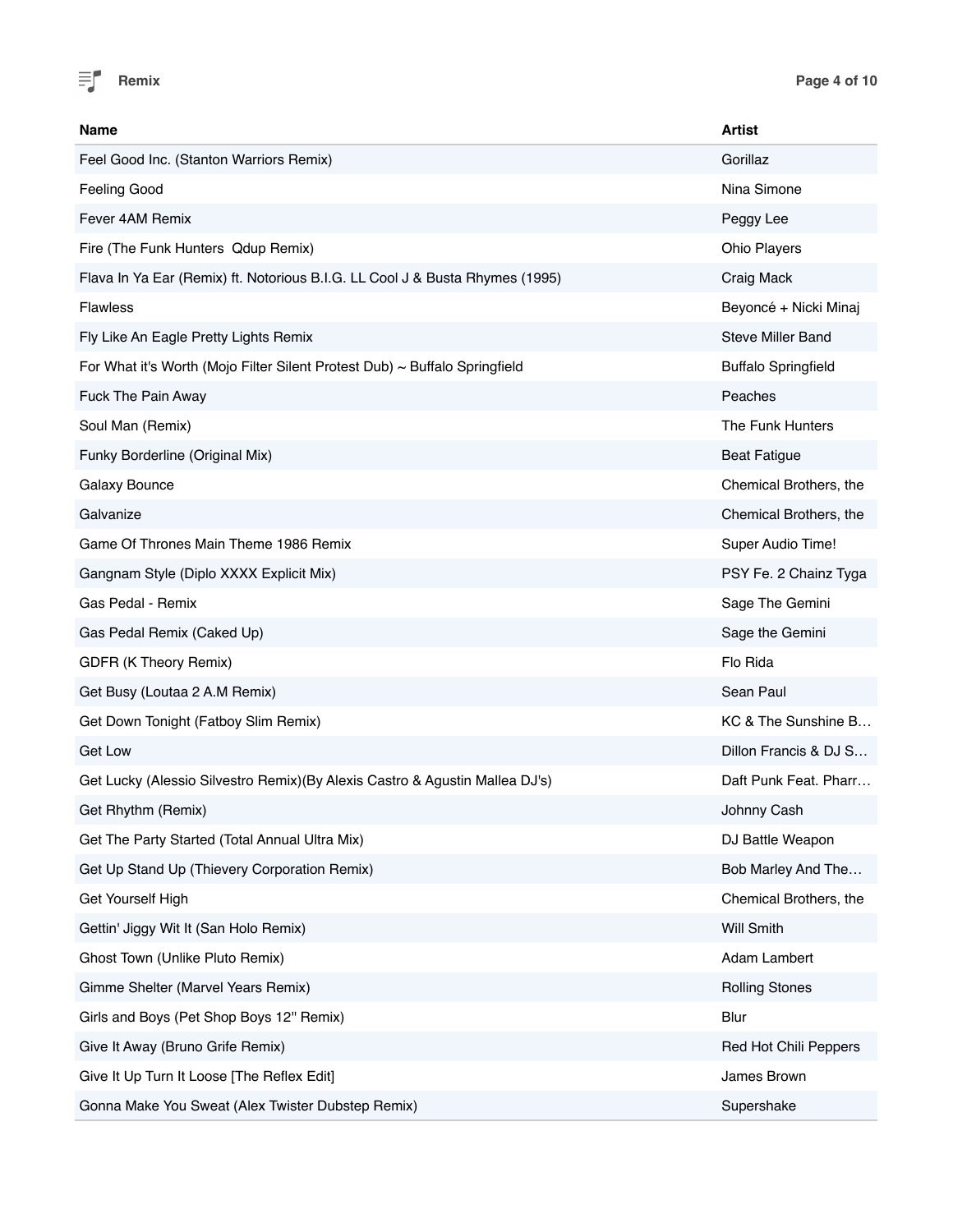

| Name                                                                 | <b>Artist</b>          |
|----------------------------------------------------------------------|------------------------|
| Got To Give It Up [The Reflex Revision]                              | Marvin Gaye            |
| Got your money                                                       | Wu-Tang vs. The Beat   |
| Groove Is In The Heart [The Reflex Bootsy Q-Tip Revision]            | Deee-Lite              |
| <b>HEAD BAND TWERK REMIX</b>                                         | B.o.B                  |
| Heads Will Roll (A-Trak Remix)                                       | A-Trak                 |
| Heads Will Roll (A-Trak remix)                                       | Yeah Yeah Yeahs        |
| Heartbeats                                                           | The Knife              |
| Hey Chico (Dj G Style Remix)                                         | Pitbull                |
| Hey Mama (DISTO Remix)                                               | David Guetta feat. Nic |
| Higher Ground [The Reflex Revision]                                  | <b>Stevie Wonder</b>   |
| <b>Hit That Jive</b>                                                 | Gramatik               |
| Hold On, I'm Coming                                                  | Phat Tony (Ghetto fun  |
| Hot Right Now (Bassnectar remix)                                     | <b>Bassnectar</b>      |
| How Do U Want It (Come Into My Life) ft Randy Crawford (Dj LV Remix) | 2pac                   |
| Human After All                                                      | Daft Punk              |
| Hush [The Reflex Revision]                                           | Deep Purple            |
| I Dont Live Today                                                    | Wu-Tang Jimi - Black   |
| I Feel Good [The Reflex Revision]                                    | James Brown            |
| I Get Around (The Captain Remix)                                     | The Beach Boys         |
| I Get Money Feat. 2Pac (DJ Rob Dinero Remix) TOP BILLIN              | 50 Cent                |
| I Heard It Through the Grapevine [Marvin Gaye (Fun MacHine Mix)]     | Motown Remixed Vol. 2  |
| I Just Want to Celebrate                                             | [Rare Earth (Mocean    |
| I See Fire (Kygo Remix)                                              | Ed Sheeran             |
| I Want You Back [Jackson 5 (Z-Trip Remix)]                           | Motown Remixed Vol. 1  |
| I Will Move Your Feet [Loo & Placido]                                | Junior Senior vs. Mod  |
| I Will Survive (DJ Ozeroff & DJ Sky Remix) 2013                      | Gloria Gaynor          |
| I Wish [The Reflex Revision]                                         | Stevie Wonder          |
| Intergalactic (Colleone & Webb Remix)                                | <b>Beastie Boys</b>    |
| Is This Love (Jason Bentley Remix)                                   | Bob Marley And The     |
| It's Tricky (Run DMC Cover)                                          | Itchy Poopzkid         |
| Its Not Unusual (Fort Knox Five Remix)                               | Tom Jones              |
| Jamming CMC Silenta Remix - The Funk Hunters Video Edit              | <b>Bob Marley</b>      |
| Jamming (Nickodemus & Zeb Remix)                                     | Bob Marley And The     |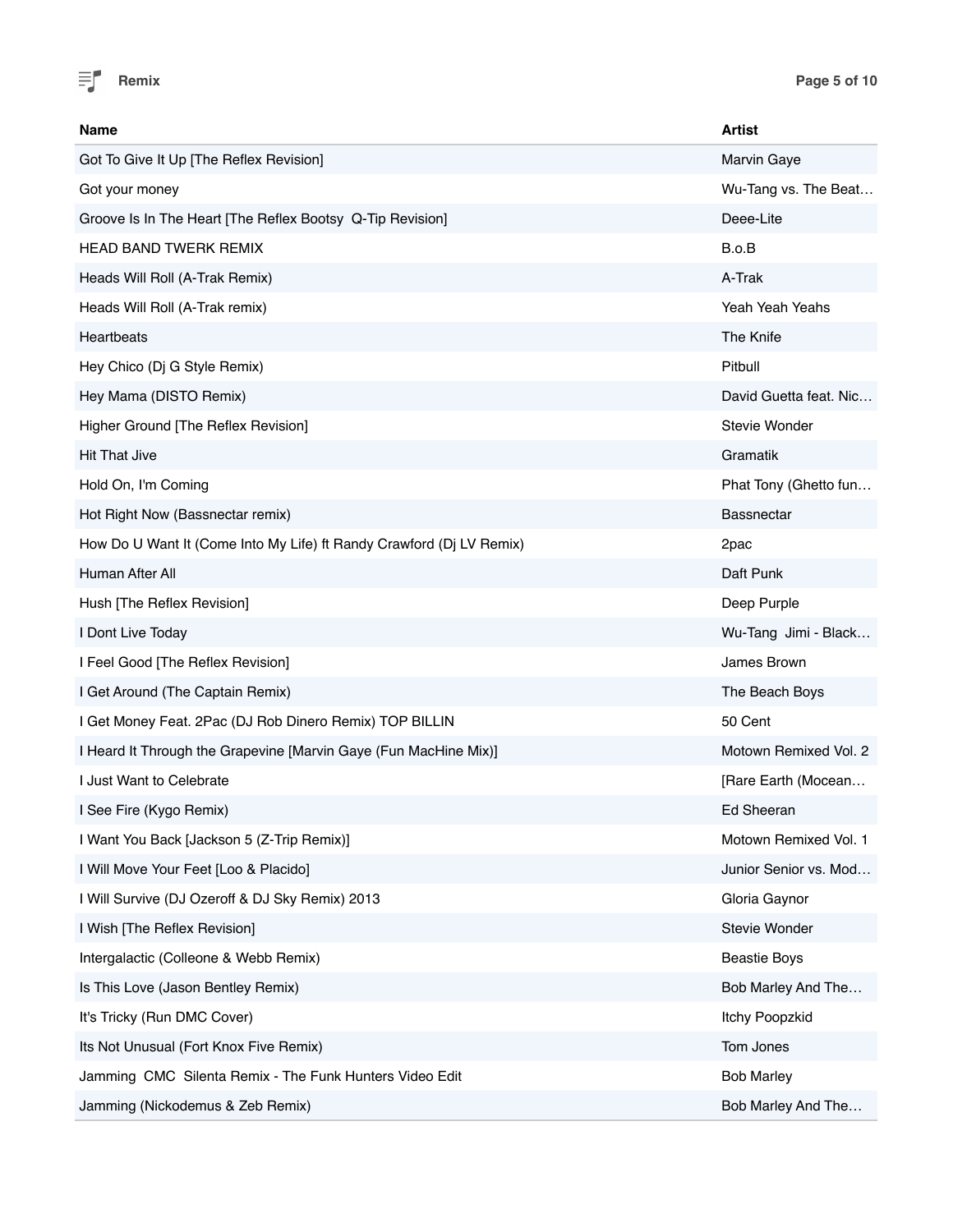

| <b>Name</b>                                                                | <b>Artist</b>             |
|----------------------------------------------------------------------------|---------------------------|
| Jazz Pearl (Blend aka Mishkin Remix)                                       | <b>Spark Arrester</b>     |
| Jealous (feat. Tinashé) [Remix]                                            | Nick Jonas                |
| Jimmy's Gang (Enzo Siffredi Remix)                                         | Parov Stelar              |
| The Jump Off                                                               | Lil' Kim feat. Mr. Cheeks |
| Jungle Boogie [The Reflex Revision]                                        | Kool The Gang             |
| Just The Way You Are Remix - Bruno Mars                                    | <b>Skrillex</b>           |
| Killing Me Softly (Mak.Pap Underscore Remix)                               | The Fugees                |
| <b>Ladies Night</b>                                                        | dj lobsterdust            |
| Let Me Blow Ya Love (Lej Edit)                                             | 2Pac Gwen Stefani         |
| Let's Dance                                                                | <b>Silicon Teens</b>      |
| Let's Get Busy                                                             | <b>Pretty Lights</b>      |
| Lifes a Bitch x Gramatik - Victory (Thomas Silva Mashup)                   | Nas ft. AZ                |
| Light My Fire (Hot Rocks Club Rmx)                                         | Infected Mushroom P       |
| Loco Ono                                                                   | <b>Bassnectar</b>         |
| Lollipop (That Guy OG Remix)                                               | Lil Wayne                 |
| Lose Yourself (feat. RDX & Moska)                                          | Major Lazer               |
| Louie Louie (Dj Inko Remix)                                                | Kingsmen                  |
| Love and Happiness (JPOD Remix)                                            | Al Green                  |
| Love Rollercoaster [The Reflex 2014 VIP Revision]                          | Ohio Players              |
| Lovely Day (JPOD Remix)                                                    | <b>Bill Withers</b>       |
| Low Rider (Lookas Trap Remix)                                              | War                       |
| Machine Gun Funk (Woody Remix)                                             | The Notorious B.I.G.      |
| Mama Bizzness (Will.I.Am vs. Beck vs. Free)                                | di lobsterdust            |
| Mask Off (Oldschool Edition) I Original Sounds O                           | Future                    |
| Meghan Trainor - All About That Bass ( Jamie Starr Remix )                 | Meghan Trainor            |
| Mi Gente (Steve Aoki Remix) [Official Music Video]                         | J Balvin Willy William    |
| Miss You (Glen Dale's Rework)                                              | The Rolling Stones        |
| Money                                                                      | Pink Floyd                |
| Morning Lemon                                                              | Chemical Brothers, the    |
| Move Bitch (StylesComplete Remix) [Crunkstep]                              | Ludacris                  |
| Move Your Feet (Parisian Vision)                                           | DJ Snake                  |
| Mr. Sandman                                                                | The Chordettes            |
| MTV Mashups Gwen Stefani Vs. Britney Spears- Holla Back Girl [Slave remix] | <b>MTV Mashups</b>        |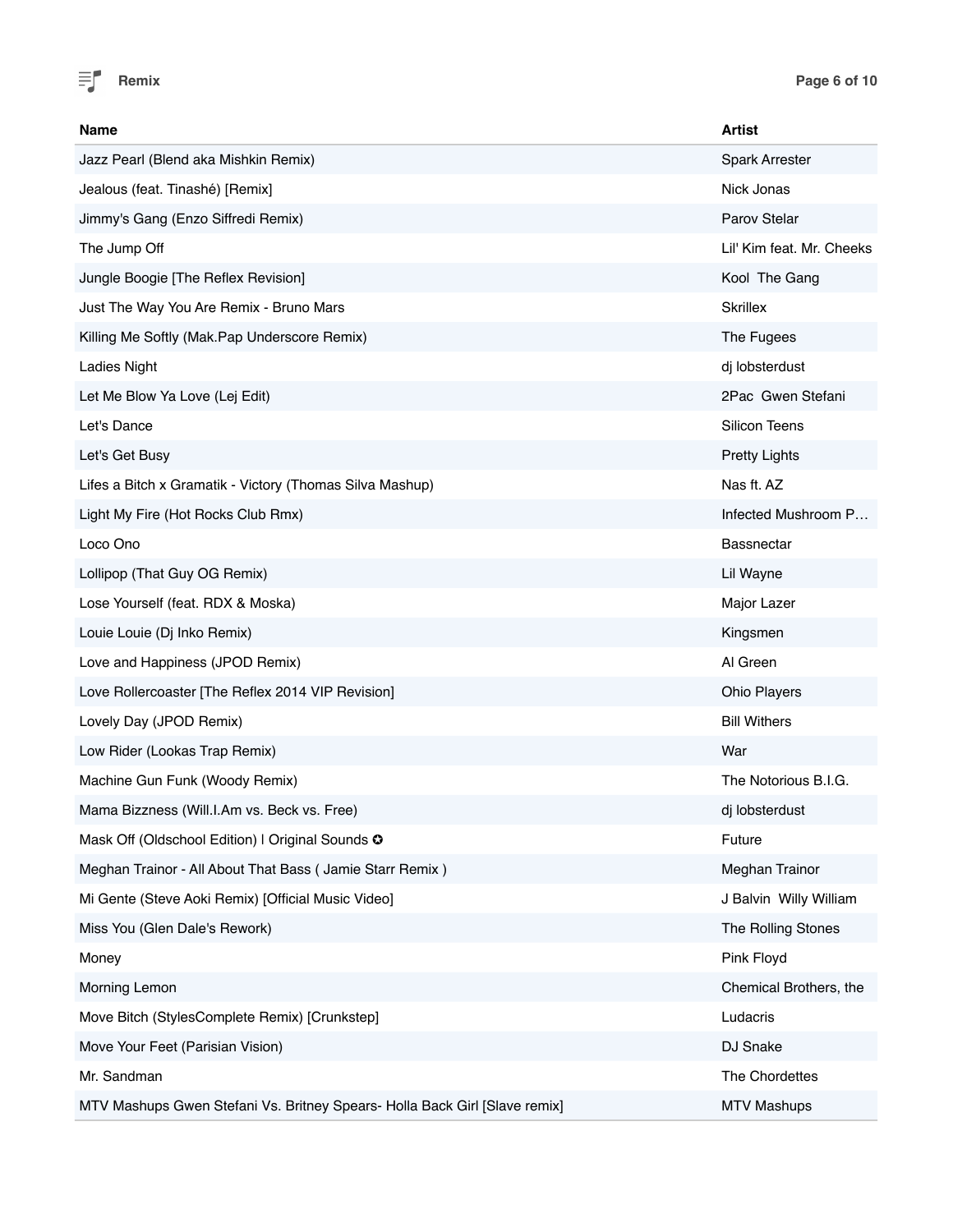

| Name                                                                               | <b>Artist</b>              |
|------------------------------------------------------------------------------------|----------------------------|
| My Son The DJ The Forger                                                           | <b>Meat Beat Manifesto</b> |
| Need You Tonight _ Electro Remix                                                   | <b>INXS</b>                |
| Need You Tonight [The Reflex Revision]                                             | <b>INXS</b>                |
| Never Forget You (Price & Takis Remix)                                             | Zara Larsson               |
| New Romantics (Brandon Cueto Remix)                                                | <b>Taylor Swift</b>        |
| New Rules (Alison Wonderland Remix)                                                | Dua Lipa                   |
| Next Episode (CAKED UP Trap Remix)                                                 | Dr. Dre                    |
| The Next Episode (Remix)                                                           | Dr. Dre                    |
| Next Episode CAKED UP Tree Mix (Clean)                                             | Dr. Dre Feat. Snoop        |
| The Night Is Young (ft. Cherub)                                                    | <b>Big Gigantic</b>        |
| Nina Simone                                                                        | Sinnerman (Felix Da        |
| No Diggity (Bondax Edit)                                                           | <b>Blackstreet</b>         |
| No Enemiesz (Jauz Remix)                                                           | Kiesza                     |
| No Mediocre (Explicit) ft. Iggy Azalea                                             | T.I.                       |
| No Woman No Cry (Stephen Marley Remix)                                             | Bob Marley And The         |
| Notorious B.I.G 2Pac (Two Kings Remix)                                             | Gramatik                   |
| Now ft. Rye Rye                                                                    | <b>Bassnectar</b>          |
| Oh Yeah                                                                            | Daft Punk                  |
| Oh Yeh!? [Poj Masta]                                                               | The Marvelettes vs. T      |
| Once In A Lifetime [The Reflex Revision]                                           | <b>Talking Heads</b>       |
| One Big Moment                                                                     | Orbital                    |
| One More Time                                                                      | Daft Punk                  |
| Out The Speakers (Feat. Rich Kidz)                                                 | A-Trak + Milo & Otis       |
| P.Y.T. [The Reflex Revision]                                                       | Michael Jackson            |
| Papas Got A Brand New Bag (Epoch Rises Remix)                                      | James Brown                |
| Paper Planes (Accapella)                                                           | M.I.A.                     |
| Party And Bullshit                                                                 | Ratatat, The Notoriou      |
| Peter Frampton - Do You Feel Like We Do (Psymbionic Remix) :: Glitch Hop / Dubstep | Psymbionic                 |
| <b>Planet Rock</b>                                                                 | Afrika Bambaata            |
| Play That Beat (Lo Fidelity All-Stars)                                             | The X-Ecutioners           |
| Preben Goes to Acapulco                                                            | <b>Todd Terje</b>          |
| Proud Mary (Remix)                                                                 | Creedence Clearwate        |
| Radioactive (Synchronice Remix)                                                    | Imagine Dragons            |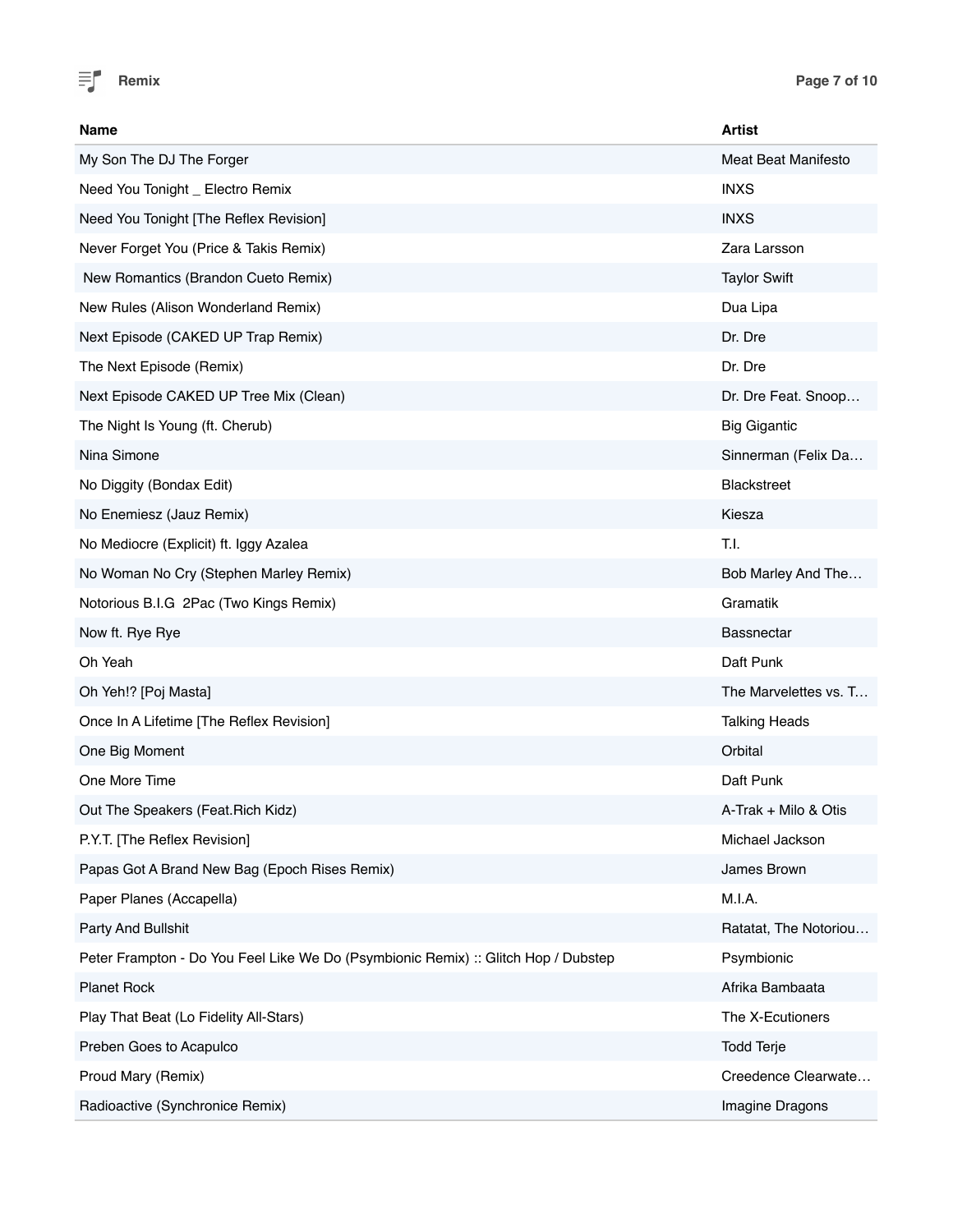

| Name                                                                     | <b>Artist</b>            |
|--------------------------------------------------------------------------|--------------------------|
| The Rain                                                                 | dj lobsterdust           |
| Raise Your Glass (Funk3d Remix)                                          | Pink                     |
| Rapture [The Reflex Revision]                                            | <b>Blondie</b>           |
| Rebel Rebel (Soulwax Club Mix)                                           | David Bowie              |
| Recess (feat. Kill The Noise & Fatman Scoop)                             | <b>Skrillex</b>          |
| Red Nose (Benasis Remix)                                                 | Sage The Gemini          |
| Respect (Discotizer's Jacked Up Remix)                                   | Aretha Franklin          |
| Riders on the Storm (Blondie Rapture Riders Rmx)                         | Infected Mushroom P      |
| Roadhouse Blues (Crystal Method Rmx)                                     | Infected Mushroom P      |
| Rock That Body Remix - The Black Eyed Peas                               | <b>Skrillex</b>          |
| Rock With You [The Reflex Revision]                                      | Michael Jackson          |
| The Rockafeller Skank                                                    | <b>Fatboy Slim</b>       |
| Rolling In The Deep (House remix)                                        | Adele                    |
| Rude (Zedd Extended)                                                     | MAGIC!                   |
| Run DMC - Peter Piper                                                    | 2 Many DJ's              |
| Send My Love (To Your New Lover) (Remix)                                 | Adele                    |
| Senxxxual Sedunxxxion (Snoop Dogg vs. Marvin Gaye vs. Justin Timberlake) | dj lobsterdust           |
| Sergio Mendes                                                            | Mas Que Nada (Feat       |
| SexyBack (Mr FijiWiji Remix)                                             | Justin Timberlake        |
| Shake Break Bounce                                                       | Chemical Brothers, the   |
| Shake Senora Remix                                                       | Pitbull feat T-Pain, Se  |
| Show Me (Remix) [feat. Trey Songz, Juicy J, 2 Chainz & Chris Brown]      | Kid Ink                  |
| Sia - Chandelier ( Jamie Starr Remix )                                   | Sia                      |
| Smash The Funk                                                           | GRiZ                     |
| So What'cha Want (Soul Assassin Remix Version)                           | <b>Beastie Boys</b>      |
| The Sound of Silence (Henry Saiz Remix)                                  | Simon & Garfunkel        |
| Stairway to Heaven (Gramatik remix)                                      | Led Zeppelin             |
| Star Guitar (Edit)                                                       | Chemical Brothers, the   |
| Star Spangled Banner                                                     | Wu-Tang Jimi - Black     |
| Stayin' Alive                                                            | 50 Cent Vs. Bee Gees     |
| Stolen Dance (DJ Shishkin Remix) [djshishkin.pdj.ru]                     | Milky Chance             |
| Stressed Out (Tomsize Remix)                                             | <b>Twenty One Pilots</b> |
| Stuck in the Middle With You (JPOD Remix)                                | <b>Stealers Wheel</b>    |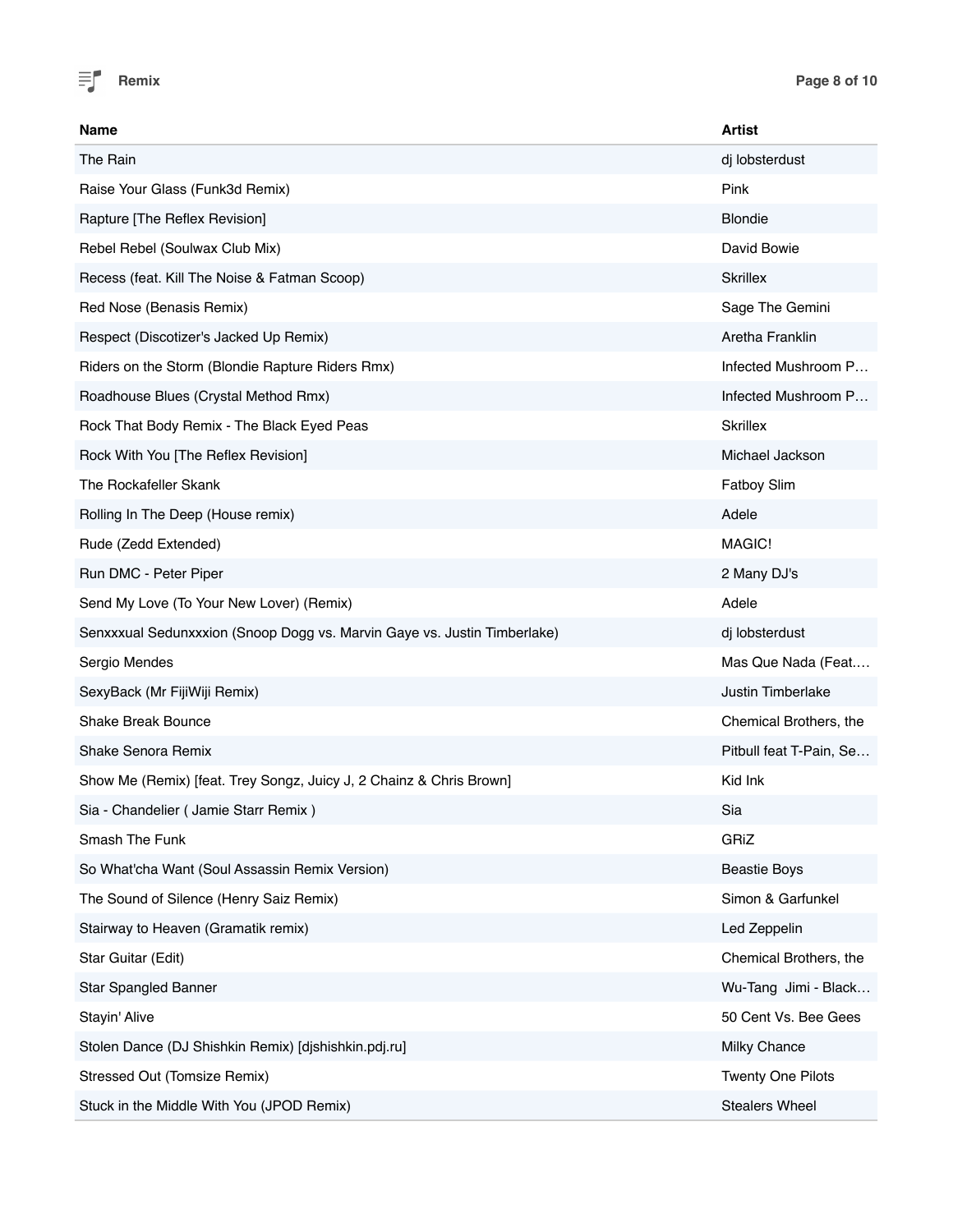

| Name                                                                               | <b>Artist</b>          |
|------------------------------------------------------------------------------------|------------------------|
| Sugar (feat. Nicki Minaj) [Remix]                                                  | Maroon 5               |
| Summer (Diplo & Grandtheft Remix)                                                  | <b>Calvin Harris</b>   |
| Summer Breeze (Tsuper Tsunami Remix)                                               | Seals & Crofts         |
| Summertime Sadness (Cedric Gervais Remix Edit)                                     | Lana Del Rey           |
| Superstition (C2C Remix)                                                           | Stevie Wonder          |
| Surrender (Stadiumx Remix)                                                         | Cash Cash              |
| Swimming Pools (RHINO REMIX)                                                       | Kendrick Lamar         |
| Symphony #69                                                                       | Pogo                   |
| Take Five _ Remix By Xavier P.                                                     | Dave Brubeck           |
| Take Me To Church (Jorgen Odegard Trap Remix)                                      | Hozier                 |
| Take Ü There (feat. Kiesza)                                                        | Skrillex & Diplo       |
| These boots are made for walking (Remix)                                           | Nancy Sinatra feat Vel |
| Thinking Out Loud (Alex Adair Remix)                                               | Ed Sheeran             |
| This Is the Remix                                                                  | <b>Girl Talk</b>       |
| This Love (REMIX)                                                                  | Maroon 5               |
| Throw Some D's (Remix)                                                             | <b>Rich Boy</b>        |
| Tik Tok (Feat Saphira - East Clintwood Remix)                                      | <b>Strobe Effect</b>   |
| time of the season (basswave remix)                                                | the zombies            |
| Toop Toop Groove [Loo & Placido]                                                   | Madonna vs. Cassius    |
| Top Billin (Remix)                                                                 | Audio Two              |
| Trap Queen (Crankdat Remix)                                                        | Fetty Wap              |
| Troika Mashup - Easy Vs One More Time Vs Get This Party Started ( Mixed By Troika) | Porter Robinson & M    |
| Tuesday [Remix] (Feat. Drake) (Clean)                                              | <b>ILOVEMAKKONEN</b>   |
| Turn It Up, Fire It Up (Remix)                                                     | <b>Busta Rhymes</b>    |
| <b>Twilite Remix</b>                                                               | <b>BOOTS</b>           |
| Under the Bridge (Pimpsoul The Funk Hunters Remix)                                 | Red Hot Chili Peppers  |
| Uptown Funk (Dave Audé Remix)                                                      | <b>Bruno Mars</b>      |
| Van She                                                                            | Don't Fear the Reape   |
| A Walk On The Wild Side (Blutch Edit) [HD]                                         | Lou Reed               |
| Waves (Robin Schulz Remix)                                                         | Mr. Probz              |
| We Are The Night                                                                   | Chemical Brothers, the |
| We Can Work It Out (Rough Disco Remix)                                             | <b>Beatles</b>         |
| We Cant Stop (Remix) ft. JAY Z                                                     | <b>Miley Cyrus</b>     |